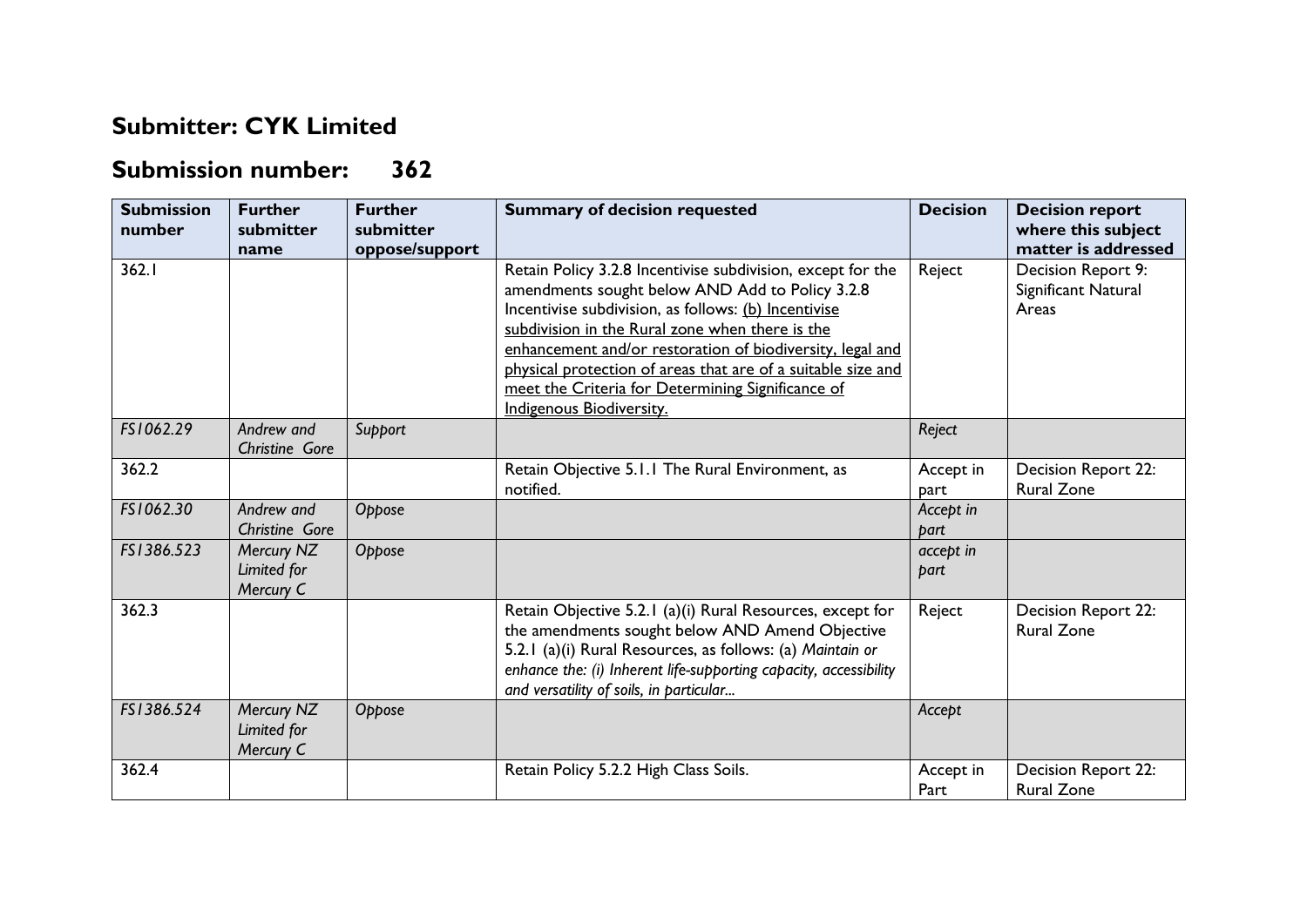| <b>Submission</b><br>number | <b>Further</b><br>submitter<br>name    | <b>Further</b><br>submitter<br>oppose/support | <b>Summary of decision requested</b>                                                                                                                                                                                                                                                                                                                                                                                                                                                                                                                                                                                                                                                                                                                                                                                                                                                                                                            | <b>Decision</b>   | <b>Decision report</b><br>where this subject<br>matter is addressed |
|-----------------------------|----------------------------------------|-----------------------------------------------|-------------------------------------------------------------------------------------------------------------------------------------------------------------------------------------------------------------------------------------------------------------------------------------------------------------------------------------------------------------------------------------------------------------------------------------------------------------------------------------------------------------------------------------------------------------------------------------------------------------------------------------------------------------------------------------------------------------------------------------------------------------------------------------------------------------------------------------------------------------------------------------------------------------------------------------------------|-------------------|---------------------------------------------------------------------|
| 362.5                       |                                        |                                               | Retain Policy 5.2.3 (b) Effects of subdivision and<br>development on soils, except for the amendments<br>sought below AND Amend Policy 5.2.3 (b) Effects of<br>subdivision and development on soils, as follows: (b)<br>Subdivision which provides a range of lifestyle options is<br>directed away from high class soils and/or where indigenous<br>biodiversity is being protected, enhanced, and/or restored<br>(with plantings).                                                                                                                                                                                                                                                                                                                                                                                                                                                                                                            | Accept in<br>Part | Decision Report 22:<br><b>Rural Zone</b>                            |
| FS1386.525                  | Mercury NZ<br>Limited for<br>Mercury C | Oppose                                        |                                                                                                                                                                                                                                                                                                                                                                                                                                                                                                                                                                                                                                                                                                                                                                                                                                                                                                                                                 | Accept in<br>Part |                                                                     |
| 362.6                       |                                        |                                               | Retain Objective 5.3.1 (a) Rural character and amenity,<br>except for the amendments sought below AND Amend<br>Objective 5.3.1 (a) Rural character and amenity, as<br>follows: (a) Rural character and amenity are maintained<br>while recognising the localised character of different parts of<br>the District.                                                                                                                                                                                                                                                                                                                                                                                                                                                                                                                                                                                                                               | Accept in<br>Part | Decision Report 22:<br><b>Rural Zone</b>                            |
| 362.7                       |                                        |                                               | Retain Policy 5.3.8 Effects on rural character and amenity<br>from rural subdivision, except for the amendments sought<br>below AND Amend Policy 5.3.8 Effects on rural character<br>and amenity from rural subdivision as follows: (a) Protect<br>productive rural areas by directing urban forms of subdivision,<br>use, and development to within the boundaries of towns and<br>villages. (b) Ensure development does not compromise the<br>predominant open space, character and amenity of rural<br>areas. (c) Ensure subdivision, use and development minimise<br>the effects or ribbon development. (d) Rural hamlet<br>subdivision and boundary relocations ensure the following: (i)<br>Protection of rural land for productive purposes; (ii)<br>Maintenance of the localised rural character and amenity of<br>the surrounding rural environment; (iii) Minimisation of<br>cumulative effects. (e) Subdivision, use and development | Accept in<br>Part | Decision Report 22:<br><b>Rural Zone</b>                            |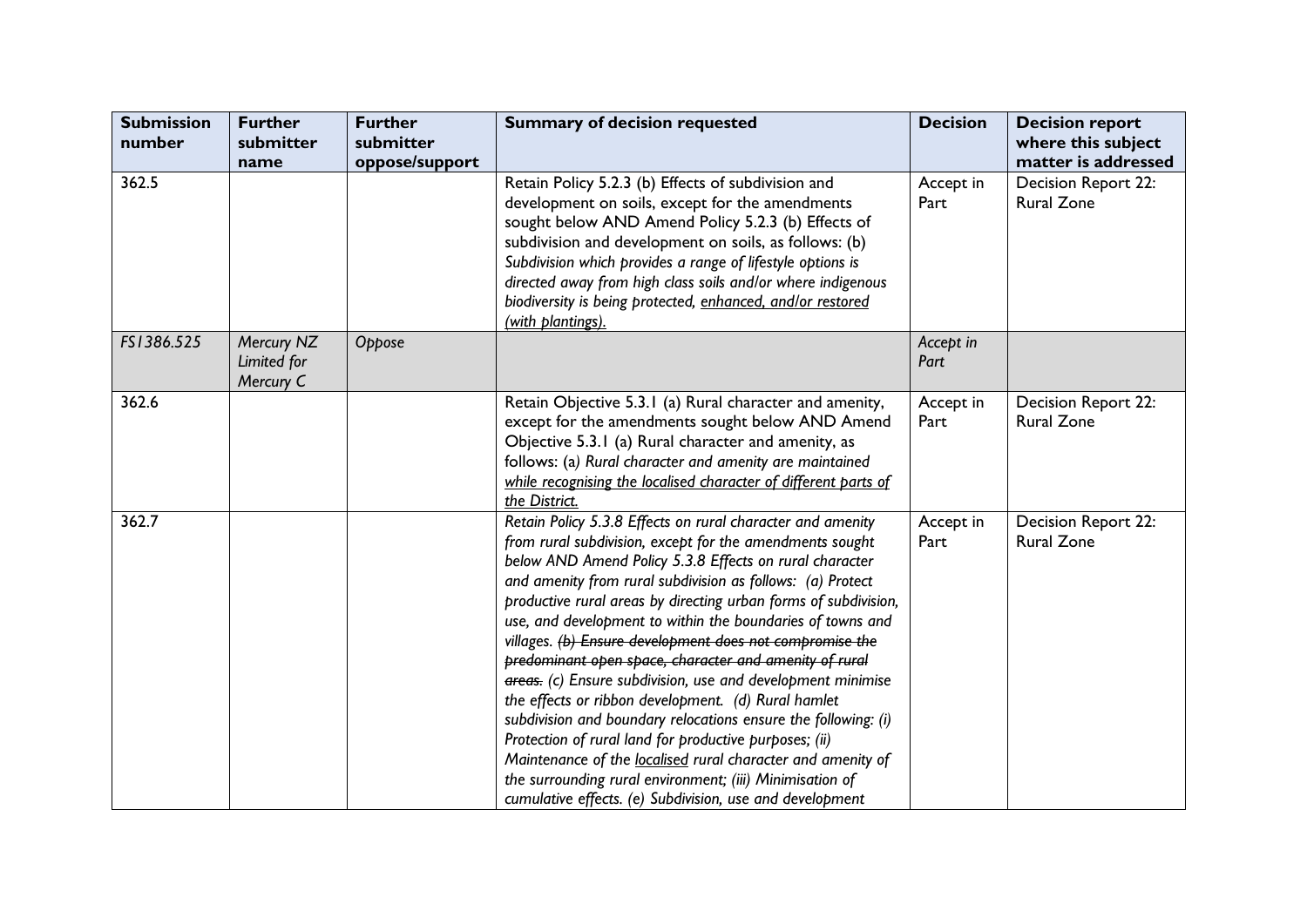| <b>Submission</b><br>number | <b>Further</b><br>submitter<br>name       | <b>Further</b><br>submitter<br>oppose/support | <b>Summary of decision requested</b>                                                                                                                                                                                                                                                                                                                                                                                                                                                                                                                             | <b>Decision</b>   | <b>Decision report</b><br>where this subject<br>matter is addressed |
|-----------------------------|-------------------------------------------|-----------------------------------------------|------------------------------------------------------------------------------------------------------------------------------------------------------------------------------------------------------------------------------------------------------------------------------------------------------------------------------------------------------------------------------------------------------------------------------------------------------------------------------------------------------------------------------------------------------------------|-------------------|---------------------------------------------------------------------|
|                             |                                           |                                               | opportunities ensure that localised rural character and<br>amenity values are maintained.                                                                                                                                                                                                                                                                                                                                                                                                                                                                        |                   |                                                                     |
| 362.8                       |                                           | Neutral/Amend                                 | Retain the definition for "Significant Natural Area" in<br>Chapter 13: Definitions, except for the amendments<br>sought below AND Amend the wording of the definition<br>for "Significant Natural Area" in Chapter 13: Definitions,<br>as follows: Means an area of significant indigenous<br>biodiversity that is identified as a Significant Natural Area of<br>the planning maps or has been assessed as meeting one or<br>more of the Criteria for Determining Significance of<br>Indigenous Biodiversity (Appendix 2) by a suitably qualified<br>Ecologist. | Reject            | Decision Report 9:<br>Significant Natural<br>Areas                  |
| FS1377.64                   | <b>Havelock</b><br><b>Village Limited</b> | Support                                       |                                                                                                                                                                                                                                                                                                                                                                                                                                                                                                                                                                  | Reject            |                                                                     |
| 362.9                       |                                           |                                               | Amend the activity status for Rule 22.4.1.1 PR1, PR2,<br>PR3 and PR4 Prohibited Subdivision, from Prohibited to<br>Non Complying activities.                                                                                                                                                                                                                                                                                                                                                                                                                     | Accept in<br>Part | Decision Report 22:<br><b>Rural Zone</b>                            |
| FS1062.31                   | Andrew and<br>Christine Gore              | Support                                       |                                                                                                                                                                                                                                                                                                                                                                                                                                                                                                                                                                  | Accept in<br>Part |                                                                     |
| FS1131.11                   | The Village<br>Church Trust               | Support                                       |                                                                                                                                                                                                                                                                                                                                                                                                                                                                                                                                                                  | Accept in<br>Part |                                                                     |
| FS1386.526                  | Mercury NZ<br>Limited for<br>Mercury C    | Oppose                                        |                                                                                                                                                                                                                                                                                                                                                                                                                                                                                                                                                                  | Accept in<br>Part |                                                                     |
| 362.10                      |                                           |                                               | Retain Appendix 2 Criteria for Determining significance<br>of Indigenous Biodiversity.                                                                                                                                                                                                                                                                                                                                                                                                                                                                           | Accept            | Decision Report 9:<br>Significant Natural<br>Areas                  |
| 362.11                      |                                           |                                               | Add a new discretionary activity to Rule 22.4.1.6<br>Conservation lot subdivision, as follows: $DI$ ( <i>a</i> )<br>Conservation lot subdivision around an existing dwelling and<br>associated curtilage that does not comply with Rule                                                                                                                                                                                                                                                                                                                          | Reject            | Decision Report 22:<br><b>Rural Zone</b>                            |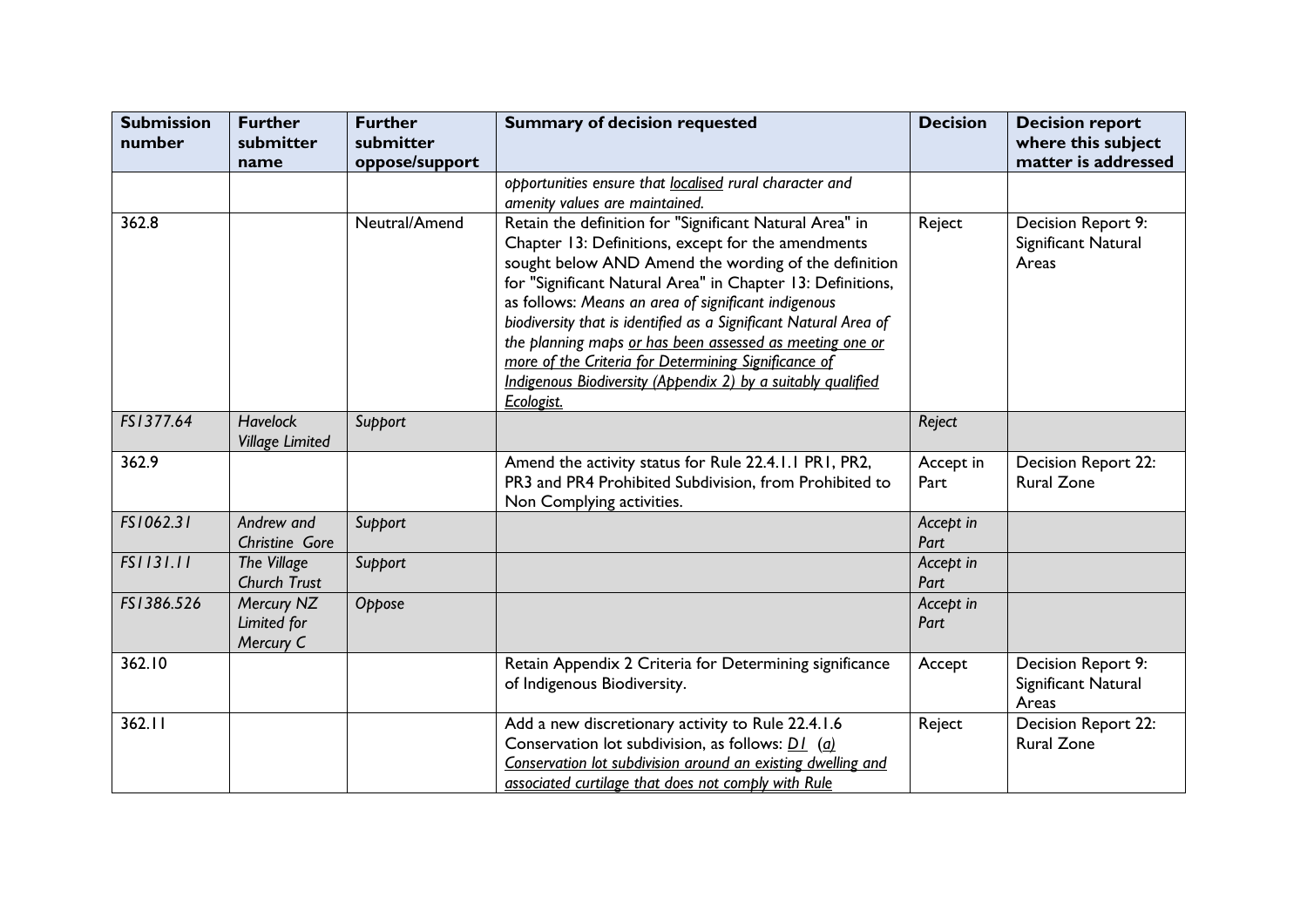| <b>Submission</b><br>number | <b>Further</b><br>submitter            | <b>Further</b><br>submitter | <b>Summary of decision requested</b>                                                                                                                                                                                                                                                                                                                                                                                                              | <b>Decision</b>   | <b>Decision report</b><br>where this subject |
|-----------------------------|----------------------------------------|-----------------------------|---------------------------------------------------------------------------------------------------------------------------------------------------------------------------------------------------------------------------------------------------------------------------------------------------------------------------------------------------------------------------------------------------------------------------------------------------|-------------------|----------------------------------------------|
|                             | name                                   | oppose/support              | 22.4.1.6(vi-vii) RD1. (b) Conservation lot subdivision around<br>established rural activities that does not comply with Rule                                                                                                                                                                                                                                                                                                                      |                   | matter is addressed                          |
|                             |                                        |                             | 22.4.1.6(vi-vii) RD1.                                                                                                                                                                                                                                                                                                                                                                                                                             |                   |                                              |
| 362.12                      |                                        |                             | Retain Rule 22.4.1.2 (a)(iv) General Subdivision.                                                                                                                                                                                                                                                                                                                                                                                                 | Accept in<br>Part | Decision Report 22:<br><b>Rural Zone</b>     |
| FS1386.527                  | Mercury NZ<br>Limited for<br>Mercury C | Oppose                      |                                                                                                                                                                                                                                                                                                                                                                                                                                                   | Accept in<br>Part |                                              |
| 362.13                      |                                        |                             | Amend Rule 22.4.1.1 Prohibited subdivision, to replace<br>references to "lot" with "Record of Title".                                                                                                                                                                                                                                                                                                                                             | Accept in<br>Part | Decision Report 22:<br><b>Rural Zone</b>     |
| FS1386.528                  | Mercury NZ<br>Limited for<br>Mercury C | Oppose                      |                                                                                                                                                                                                                                                                                                                                                                                                                                                   | Accept in<br>Part |                                              |
| 362.14                      |                                        |                             | Retain Rule 22.4.1.2 (a)(i) $-$ (iii) General Subdivision, as<br>notified.                                                                                                                                                                                                                                                                                                                                                                        | Accept in<br>Part | Decision Report 22:<br><b>Rural Zone</b>     |
| FS1386.529                  | Mercury NZ<br>Limited for<br>Mercury C | Oppose                      |                                                                                                                                                                                                                                                                                                                                                                                                                                                   | Accept in<br>Part |                                              |
| 362.15                      |                                        |                             | Retain Rule 22.4.2.2 General subdivision, except for the<br>amendments sought below AND Amend Rule 22.4.2.2<br>General subdivision to add new discretionary activities as<br>follows: D1 (a) General subdivision around an existing<br>dwelling and associated curtilage that does not comply with<br>Rule 22.4.1.2 (iv) RD1. (b) General subdivision around<br>established rural activities that does not comply with Rule<br>22.4.1.2 (iv) RD1. | Accept in<br>Part | Decision Report 22:<br><b>Rural Zone</b>     |
| FS1386.530                  | Mercury NZ<br>Limited for<br>Mercury C | Oppose                      |                                                                                                                                                                                                                                                                                                                                                                                                                                                   | Accept in<br>Part |                                              |
| 362.16                      |                                        |                             | Delete Rule 22.4.1.2(a)(v) General Subdivision AND<br>Add a new matter of discretion to Rule 22.4.1.2, as                                                                                                                                                                                                                                                                                                                                         | Accept in<br>Part | Decision Report 22:<br><b>Rural Zone</b>     |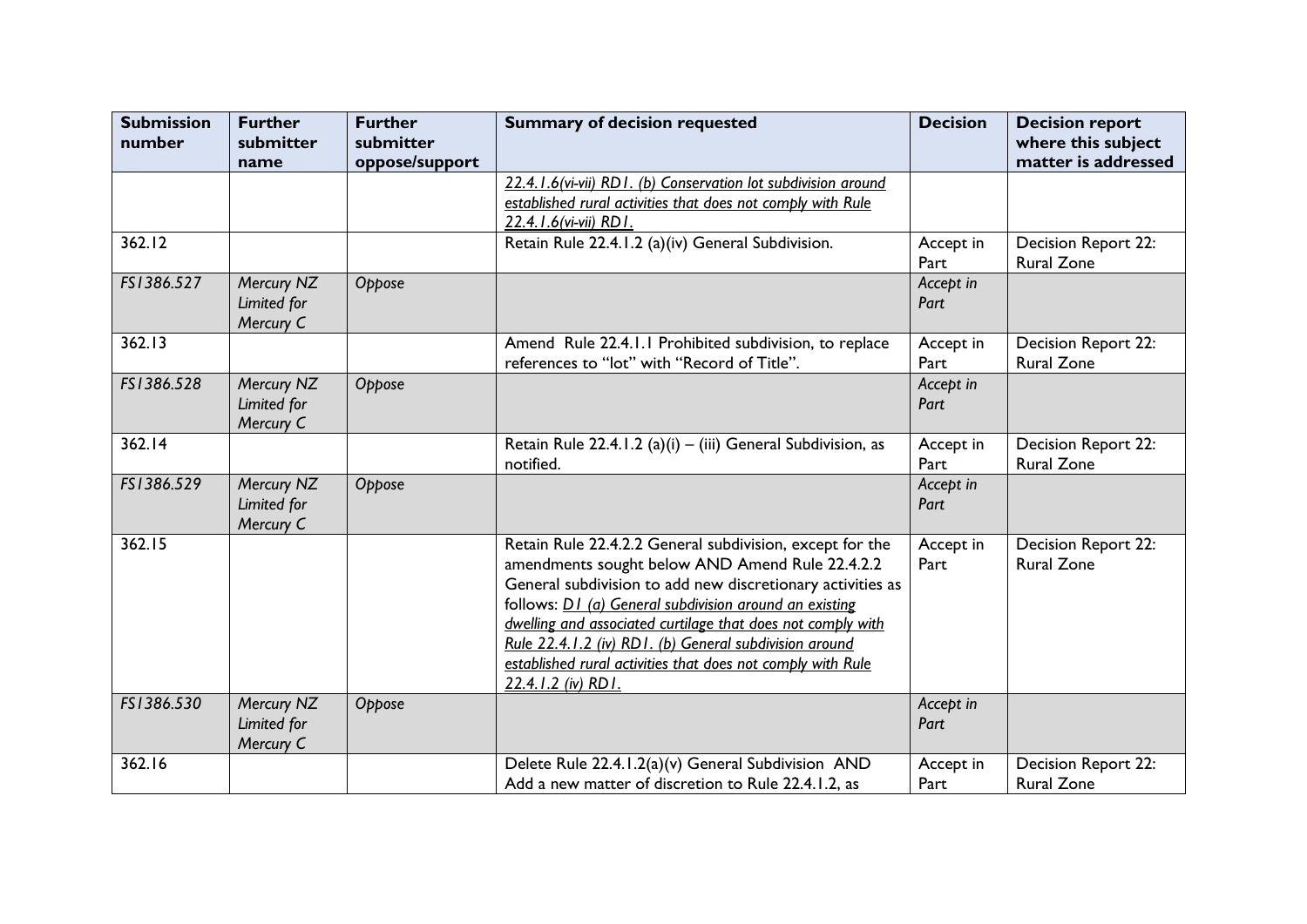| <b>Submission</b><br>number | <b>Further</b><br>submitter<br>name    | <b>Further</b><br>submitter<br>oppose/support | <b>Summary of decision requested</b>                                                                                                                                                                                                                                                                                                                                                                                                                                                                                                                                                                                                                                                                                                                                                                                                                                                                                                                                                                                                                                                                                                                                                                                                                                                                                                                                                                                                                                                                                                                                                                                                                                       | <b>Decision</b>   | <b>Decision report</b><br>where this subject<br>matter is addressed |
|-----------------------------|----------------------------------------|-----------------------------------------------|----------------------------------------------------------------------------------------------------------------------------------------------------------------------------------------------------------------------------------------------------------------------------------------------------------------------------------------------------------------------------------------------------------------------------------------------------------------------------------------------------------------------------------------------------------------------------------------------------------------------------------------------------------------------------------------------------------------------------------------------------------------------------------------------------------------------------------------------------------------------------------------------------------------------------------------------------------------------------------------------------------------------------------------------------------------------------------------------------------------------------------------------------------------------------------------------------------------------------------------------------------------------------------------------------------------------------------------------------------------------------------------------------------------------------------------------------------------------------------------------------------------------------------------------------------------------------------------------------------------------------------------------------------------------------|-------------------|---------------------------------------------------------------------|
|                             |                                        |                                               | follows: (b)(vi) Effects on rural productivity and                                                                                                                                                                                                                                                                                                                                                                                                                                                                                                                                                                                                                                                                                                                                                                                                                                                                                                                                                                                                                                                                                                                                                                                                                                                                                                                                                                                                                                                                                                                                                                                                                         |                   |                                                                     |
| FS1386.531                  | Mercury NZ<br>Limited for<br>Mercury C | Oppose                                        | fragmentation of high class soils.                                                                                                                                                                                                                                                                                                                                                                                                                                                                                                                                                                                                                                                                                                                                                                                                                                                                                                                                                                                                                                                                                                                                                                                                                                                                                                                                                                                                                                                                                                                                                                                                                                         | Accept in<br>Part |                                                                     |
| 362.17                      |                                        |                                               | Amend clauses (a) and (b) in Rule 22.4.1.6 (a)<br>Conservation Lot subdivision, as follows:<br>(a) The subdivision must comply with all of the following<br>conditions: (i) The lot must contain a contiguous area of<br>existing Significant Natural Area either as shown on the<br>planning maps or as determined by an experienced and<br>suitably qualified ecologist, or a contiguous area, to be<br>enhanced and/or restored in accordance with the table below:<br>(ii) The area of Significant Natural Area, or area to be<br>enhanced and/or restored, is assessed by a suitably qualified<br>person as satisfying at least one criteria in Appendix 2<br>(Criteria for Determining Significance of Indigenous<br>Biodiversity); (iii) The Significance Natural Area, or area to be<br>restored is not already subject to a conservation covenant<br>pursuant to the Reserves Act 1977 or the Queen Elizabeth II<br>National Trust Act 1977 legal protection; (iv) The subdivision<br>proposes to legally protect all areas of Significant Natural<br>Area, or area to be restored; by way of a conservation<br>covenant pursuant to the Reserves Act 1977 or the Queen<br>Elizabeth II National Trust Act 1977; (v) An ecological<br>management plan is prepared to address ongoing<br>management of the covenant protected area to ensure that<br>the Significant Natural Area area to be protected is self-<br>sustaining and that plan: A. Addresses fencing requirements<br>for the covenant protected area; B. Addresses ongoing pest<br>plant and animal control; C. Identifies any enhancement<br>and/or restoration or edge planting required within the | reject            | <b>Decision Report 22:</b><br><b>Rural Zone</b>                     |